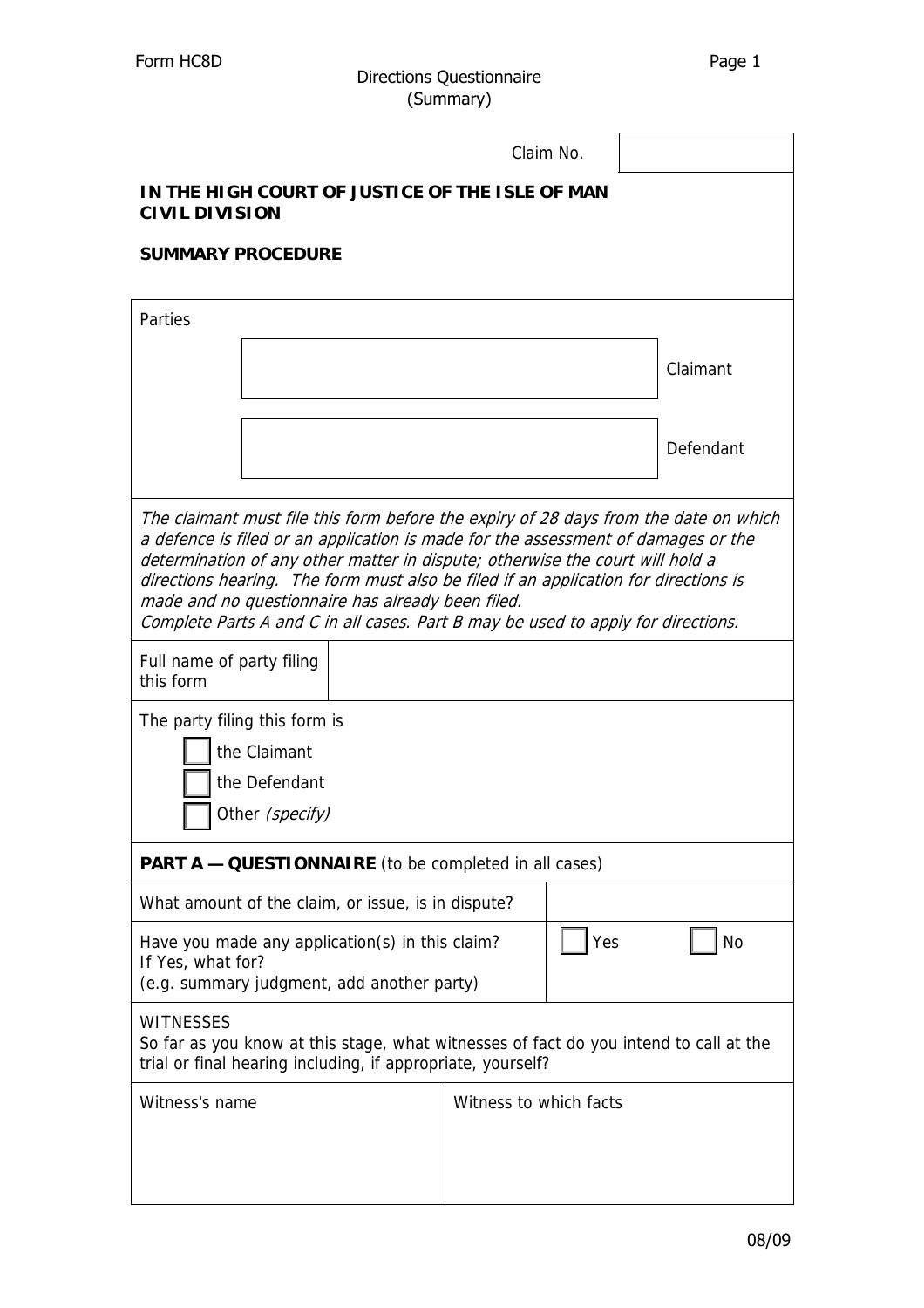| Form HC8D                                                                                                                                                                                                             |                                                                     |                 | Page 2                         |
|-----------------------------------------------------------------------------------------------------------------------------------------------------------------------------------------------------------------------|---------------------------------------------------------------------|-----------------|--------------------------------|
|                                                                                                                                                                                                                       |                                                                     |                 |                                |
| Do you wish to use expert evidence at the trial or final<br>hearing?                                                                                                                                                  |                                                                     | Yes             | No                             |
| Have you already copied any experts' report(s) to the<br>other party(ies)?                                                                                                                                            |                                                                     | Yes             | None yet obtained<br><b>No</b> |
| Do you consider the case suitable for a single joint expert<br>in any field?                                                                                                                                          |                                                                     | Yes             | No                             |
| Please list any single joint experts you propose to use and any other experts you<br>wish to rely on. Identify single joint experts with the initials 'SJ' after their name(s).                                       |                                                                     |                 |                                |
| Expert's name                                                                                                                                                                                                         | Field of expertise (eg. orthopaedic surgeon,<br>surveyor, engineer) |                 |                                |
| Do you want your expert(s) to give evidence orally at the<br>trial or final hearing?                                                                                                                                  |                                                                     | Yes             | No                             |
| If Yes, give the reasons why you think oral evidence is necessary:                                                                                                                                                    |                                                                     |                 |                                |
| <b>TRIAL</b>                                                                                                                                                                                                          |                                                                     |                 |                                |
| How long do you estimate the trial will take?                                                                                                                                                                         |                                                                     | day(s)<br>hours |                                |
| Are there any days when you, an expert or an essential<br>witness will not be able to attend court for the trial or<br>final hearing?<br>If Yes, please give details:                                                 |                                                                     | Yes             | No                             |
| Name                                                                                                                                                                                                                  | Date(s) not available                                               |                 |                                |
| <b>PART B - APPLICATION FOR DIRECTIONS (optional)</b>                                                                                                                                                                 |                                                                     |                 |                                |
| 1. Request for directions hearing                                                                                                                                                                                     |                                                                     |                 |                                |
| In the summary procedure directions are normally given without a hearing. Tick this<br>box only if you wish a directions hearing to take place.<br>The applicant wishes the application to be dealt with at a hearing |                                                                     |                 |                                |
|                                                                                                                                                                                                                       |                                                                     |                 | 08/09                          |